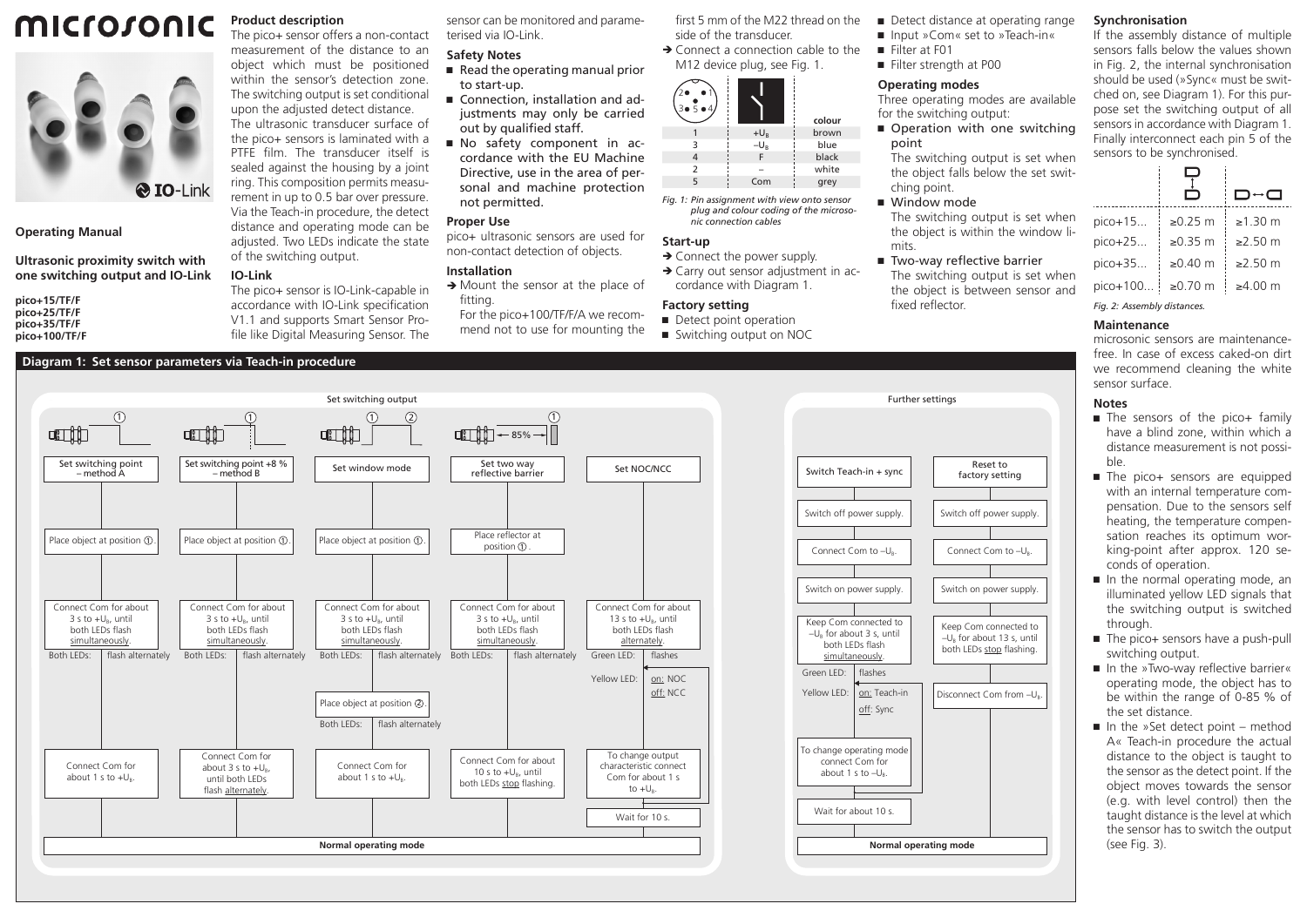



- method B« Teach-in procedure should be used. In this way the switching distance is set 8 % further than the actual measured distance to the object. This ensures a reliable switching distance even if the height of the objects varies slightly Set switching point
- *Fig. 3: Setting the switching point for different directions of movement of the ob-*
- If synchronization is activated the Teach-in is disabled (see »Further
- $\blacksquare$  The sensor can be reset to its factory setting (see »Further settings«).
- Using the LinkControl adapter (optional accessory) and the LinkControl software for Windows®, all Teach-in and additional sensor parameter settings can be optionally
- The latest IODD file and informations about start-up and configuration of pico+ sensors via IO-Link, www.microsonic.de/en/pico+